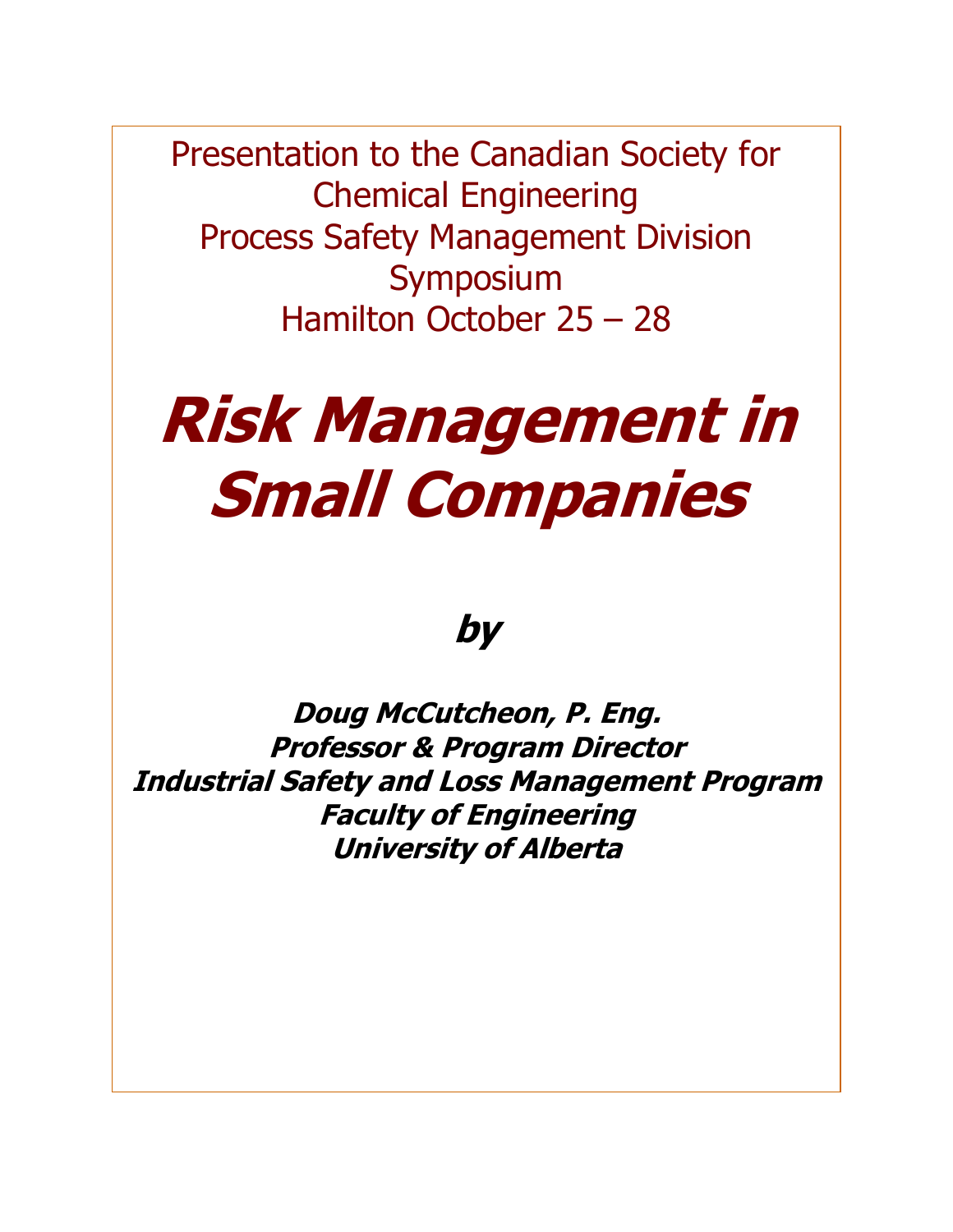This is a very simple paper on a topic that should be looked into. The focus is on having the CSChE-PSM Division making a difference in the workplace. To date the development and implementation of PSM has been with done in "large companies" (over 100 employees either full time or contract). However when one looks at the statistics most of the companies registered in Canada would be considered as "small companies" (less than 100 person years of employment". In Alberta over 95% of registered businesses are small.

In Alberta small businesses represent 35% of the workforce in terms of person years worked. From an industrial occupational health and safety viewpoint they represent 44% of all workplace recordable injuries and (over a 10-year period) 69% of fatalities in the workplace (Table 1).

For the purposes of this paper I am going to draw the parallel relationship with Process Safety Management and Safety & Occupational Health incidents. If the workplace is having incidents they will impact not just worker safety & health but also the environment, company assets as well as the ability to do business. I think this is a safe assumption.

That being the case, a focus on small companies is in order from our PSM Division point of view. We need to develop a strategy around small businesses. But before we do, as most of us come from large businesses, we need to understand how small businesses function. And finally we need to be supportive in order to see success on the Canadian PSM scene.

#### **Definition:**

"Small companies are considered to be companies where there are 100 or fewer person years of employment."

Some people suggest 50 person years or less, but if you look at the statistics (see Table 2) the higher incident rates extend to the 100 person year level. A large company has better access to "in-house" EH&S resources or consultants who can provide a continuum of resources, that is the consultant understands the company needs because of a close relationship with them.

Today's business relies more heavily on short term contracted services including employment. This could be seen as a higher turnover rate than several years ago. A higher turnover rate means less people knowledgeable around the hazards in the workplace and a higher probability of an incident happening, hence higher a risk.

Finally my personal experience with small to medium sized companies shows a distinct "gulf of knowledge" when compared to the larger companies. A gulf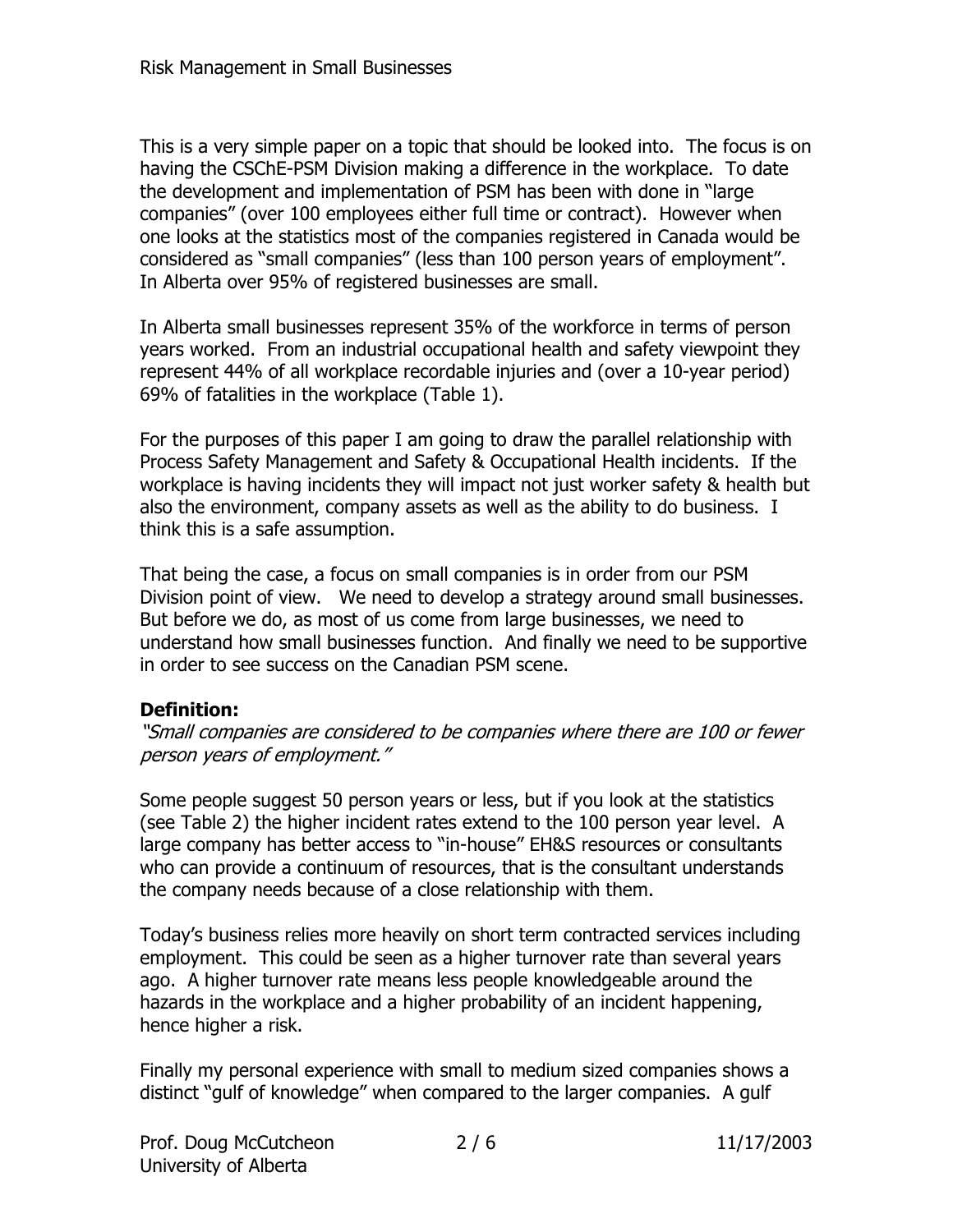where new regulation, court cases and public interaction have these companies struggling to meet the needs.

#### **Some Statistics:**

| Size of<br><b>Employer</b> | 1991           | 1992 | 1993           | 1994     | 1995           | 1996 | 1997           | 1998           | 1999 | <b>Total</b> |
|----------------------------|----------------|------|----------------|----------|----------------|------|----------------|----------------|------|--------------|
| 0 < Pys < 5                | 8              | 15   | 6              | 7        | 11             | 7    | 10             | 6              | 11   | 81           |
| 5 < Pys < 20               | 6              | 6    | 5              | 9        | 8              | 3    | 7              | 5              | 4    | 53           |
| 20 < Pys < 4               | 3              | 3    | 5              | 5        | $\overline{4}$ | 4    | $\overline{2}$ | $\overline{2}$ | 5    | 33           |
| $\theta$                   |                |      |                |          |                |      |                |                |      |              |
| 40 < Pys < 1<br>00         | $\overline{2}$ | 4    | 5              |          | $\overline{4}$ | 3    | $\overline{4}$ | 6              | 2    | 31           |
| Pys > 100                  | 10             | 11   | 9              |          | 7              | 9    | 11             | 10             | 9    | 77           |
| Invalid                    |                | 3    | $\overline{0}$ | $\theta$ | $\theta$       |      | $\theta$       | 3              | 3    | 11           |
| <b>Total</b>               | 30             | 42   | 30             | 23       | 34             | 27   | 34             | 32             | 34   | 286          |

*Table 1: NUMBER OF FATALITIES BY SIZE OF EMPLOYER 1991 - 1999* 

In Alberta from 1991 – 1999, - 198 out of the 286 workplace fatalities or 69% were in "small companies".

| <b>Size of Employer</b>  | Number of<br><b>Accounts</b> | <b>Lost Time</b><br><b>Claims</b> | Person<br>Years | <b>Lost Time</b><br><b>Injury</b><br>Frequency |
|--------------------------|------------------------------|-----------------------------------|-----------------|------------------------------------------------|
| 1 < P <sub>VS</sub> < 10 | 87,425                       | 5,229                             | 168,240         | 3.1                                            |
| 10 < Pys < 100           | 12,742                       | 11,946                            | 348,712         | 3.4                                            |
| Pys>100                  | 1,552                        | 17,542                            | 586,942         | 3.0                                            |
| Invalid                  | 5,695                        | 723                               |                 | N/A                                            |
| <b>Total</b>             | 107,414                      | 35,440                            | 1,103,894       | 3.2                                            |

*Table 2: LOST-TIME CLAIM RATES (ALBERTA 1999)*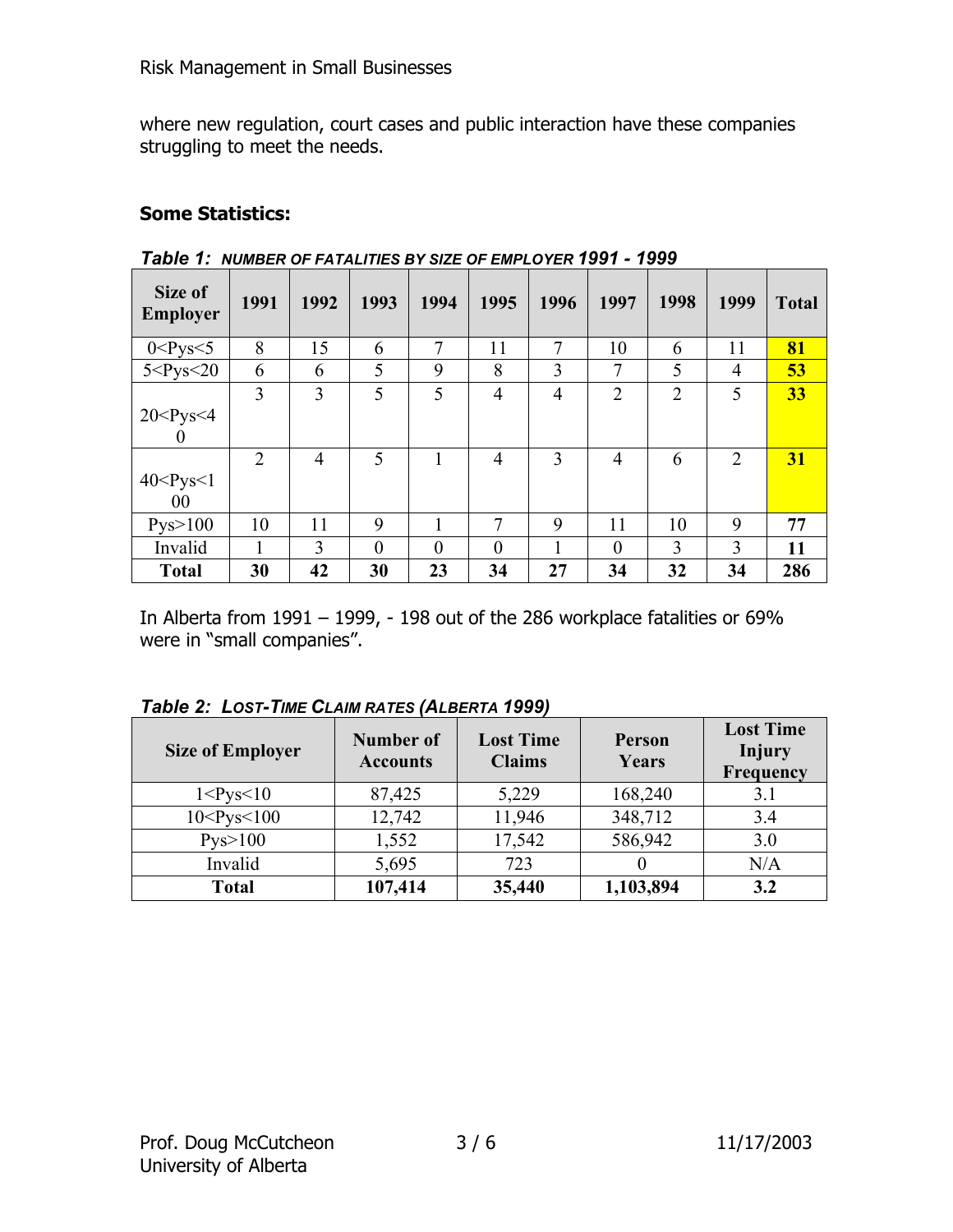#### **Sociological Study of Small Business in Alberta- 1988**

- 50 small businesses in Calgary area (40 employees or less).
- Studied to determine barriers to improved occupational health and safety performance.
- Joan M. Eakin, Ph.D and Karen M. Semchuk, Department of Community Health Sciences, University of Calgary.

### **Some Findings**

- Owner's perception of risk revealed a widespread "no problems here" response.
- A tendency to discount and normalize health hazards at work.
- Workplace Health and Safety inspections appeared more hit and miss, over these very numerous small companies.
- Fire marshall inspections taken much more seriously.
- Many owners felt they did not have the moral authority to intervene in certain areas of their employees health and safety:
	- The nature of the social relationship between owners and employees — their own "buddies".
	- Learn by the school of hard knocks you are all expected to know how to be safe — it's natural.

#### **Some Characteristics of Small Businesses**

- Ebb and flow business cycle causes the need to lay off and take on employees.
- Sub-contracting some parts of the work, almost "permanent" sub-contractors who work alongside regular employees. Owners do not feel as responsible for them.
- Family involvement one half of the businesses studied had employees who were members of the owner's family - sometimes affecting how health and safety issues were dealt with.
- Multiple worksites many small companies especially in the service and construction sectors, have their workers scattered in numerous sites. Does not allow for good influence and control.
- Workers tend to do all kinds of tasks, although they have special trades, etc. Small companies need to make flexible use of manpower. don't always understand the safety aspects of each of the different tasks.
- Over 50% of the owners perceived health and safety to be of limited significance. Very little to say when asked what they do to promote health and safety.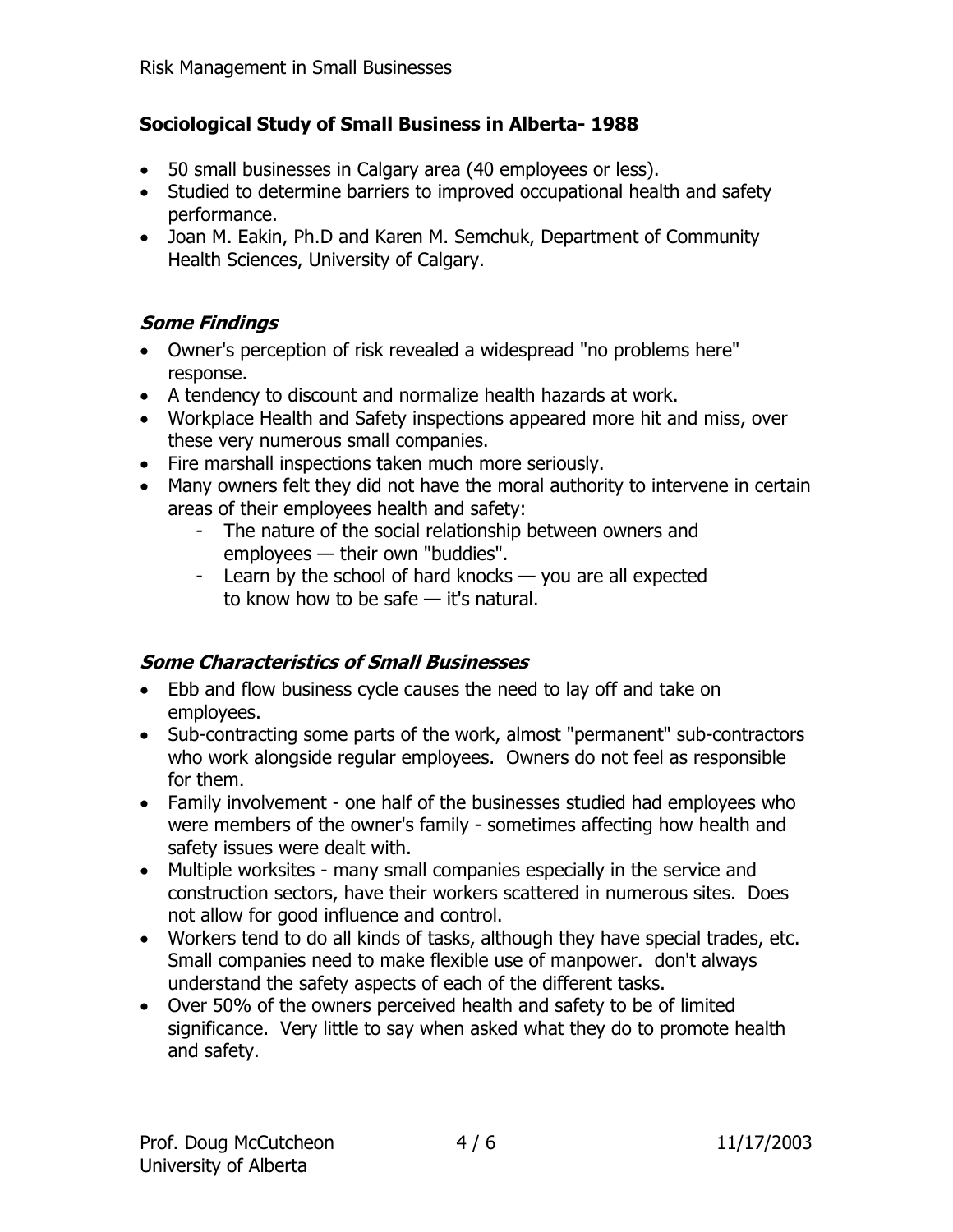- Owners much more concerned with personal protection against hazards then reducing the hazards — what happens when workers do not wear the equipment?
- Over 50% of owners felt that health and safety is essentially the employee's affair. They provide the protective equipment and the workers should carry on from there.
- Small companies tend to see accidents as part of doing business lucky or unlucky.
- Resources, both financial and technical are reasons put forward for not being able to improve the situation.

#### **Comments:**

Although the specific data and the study pertain to workplace health and safety one can see the same information being a factor in PSM programs across Canada. I believe that if the impact of PSM is to be felt across the country there is a need to pay special attention to the small business.

One can draw from the recent Business case study done through the AIChE as well as other similar studies that having a working PSLM or PSM program in your company is good business. It is a positive ROI even to the point of being a major ROI. Small companies need to hear this as this in its own way could mean "buy-in" by them.

#### **In Summary:**

This short paper suggests this is an area of importance. The need to provide a focus on the small company is important because they are different.. Understanding how they function is necessary because we, from the large companies, function differently.

Some recommendations:

- Recognize the impact of the "new economy" on small businesses
- Develop a format to assist them with PSM
- Encourage a relationship with them and their associations
- Draw them into our CSChE-PSM division, even if it is just as a corresponding member.